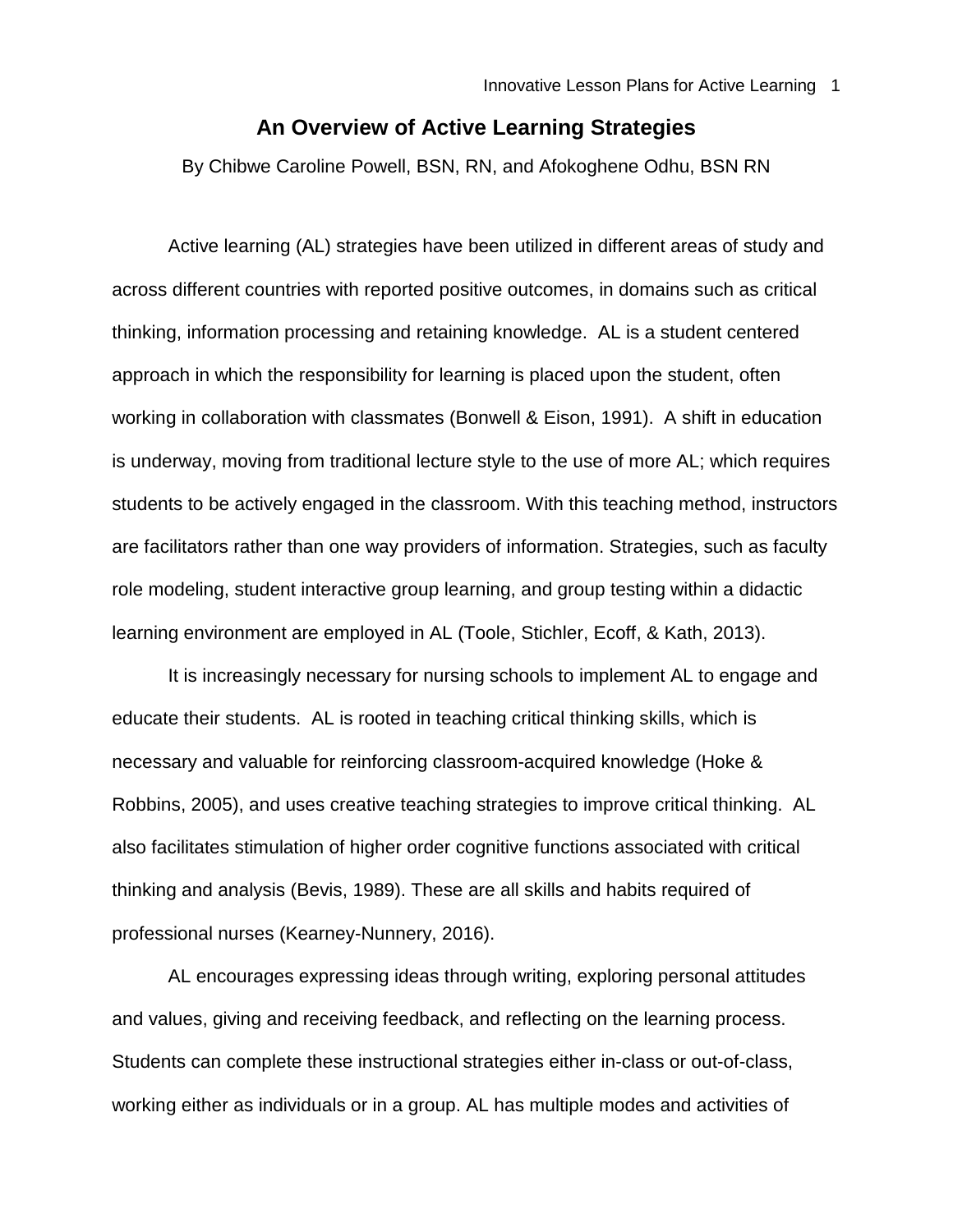teaching, making it more versatile and adaptable to the learning needs of many students, with no one specific mode more effective than another but with all forms of AL seen as more beneficial than lecture alone.

Three specific studies assessed the impact of active learning on knowledge retention. Hoke, & Robbins (2005) found the combination of active learning and didactic learning had a 2.84% improvement in the average clinical grade (87.03%) in comparison to the average clinical grade for students taught using only a lecture approach (84.19%). Middleton (2013) described the effectiveness of AL in an undergraduate curriculum for developing health professionals capable of integrating knowledge, theory, and leadership in a classroom setting. According to Wonder & Otte (2015) benefits of using AL include that it

- Creates greater student interest and motivation than traditional lecture.
- Involves students in learning-process activities rather than passive listening.
- Provides more frequent and immediate feedback to students.
- Promotes development of student skills in critical thinking.
- Improves writing and speaking skills.
- Increases individual accountability.
- Promotes greater academic achievement (breadth and depth); students learn to think deeply about a subject/topic.
- Provides students with an opportunity to think about, talk about, and process course material.
- Improves recall of information.
- Contributes to more favorable attitudes toward learning.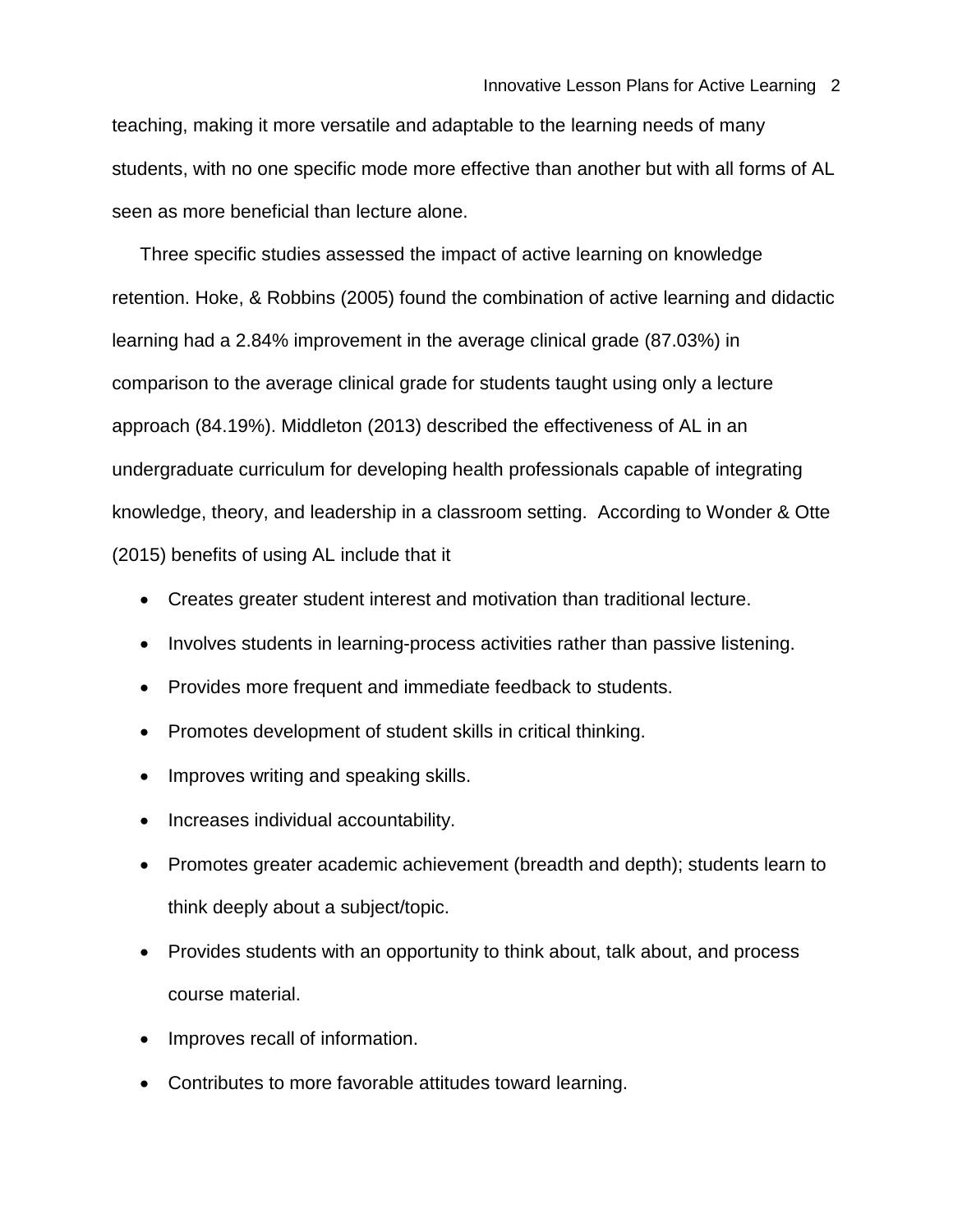• Places more emphasis on the teacher becoming a designer and facilitator of learning experiences rather than an imparter of knowledge.

Nursing education continues to strive to include AL in the courses, as these teaching strategies are linked to easier transition and application of information into clinical settings (Benner, Sutphen, Leonard, & Day, 2010). Students who experienced active learning as a mode of education strategy report positive perception of active learning strategies, and negative perception for traditional learning strategies (lecture). Evidence demonstrates a need for increased use of AL in all aspects of nursing education.

## References

- Benner, P., Sutphen, M. Leonard, V., & Day, L. (2010). *Educating nurses: A call for radical transformation.* Stanford, CA: Jossey Bass.
- Bevis, E. O., & Watson, J. (1989). *Toward a caring curriculum: A new pedagogy for nursing*. New York, NY: National League for Nursing.
- Bonwell, C., & Eison, J. (1991). Active learning: Creating excitement in the classroom (ASHE-ERIC Higher Education Report No. 1). Washington, DC: George Washington University. Abstract online at http://www.ed.gov/databases/ ERIC\_Digests/ed340272.html
- Hoke, M. M., & Robbins, L. K. (2005). The impact of active learning on nursing students' clinical success. *Journal of Holistic Nursing, 23*, 348-355.
- Kearney-Nunnery, R. (2016). *Advancing your career: Concepts of Professional Nursing* (6th ed.) Philadelphia PA: F.A. Davis.